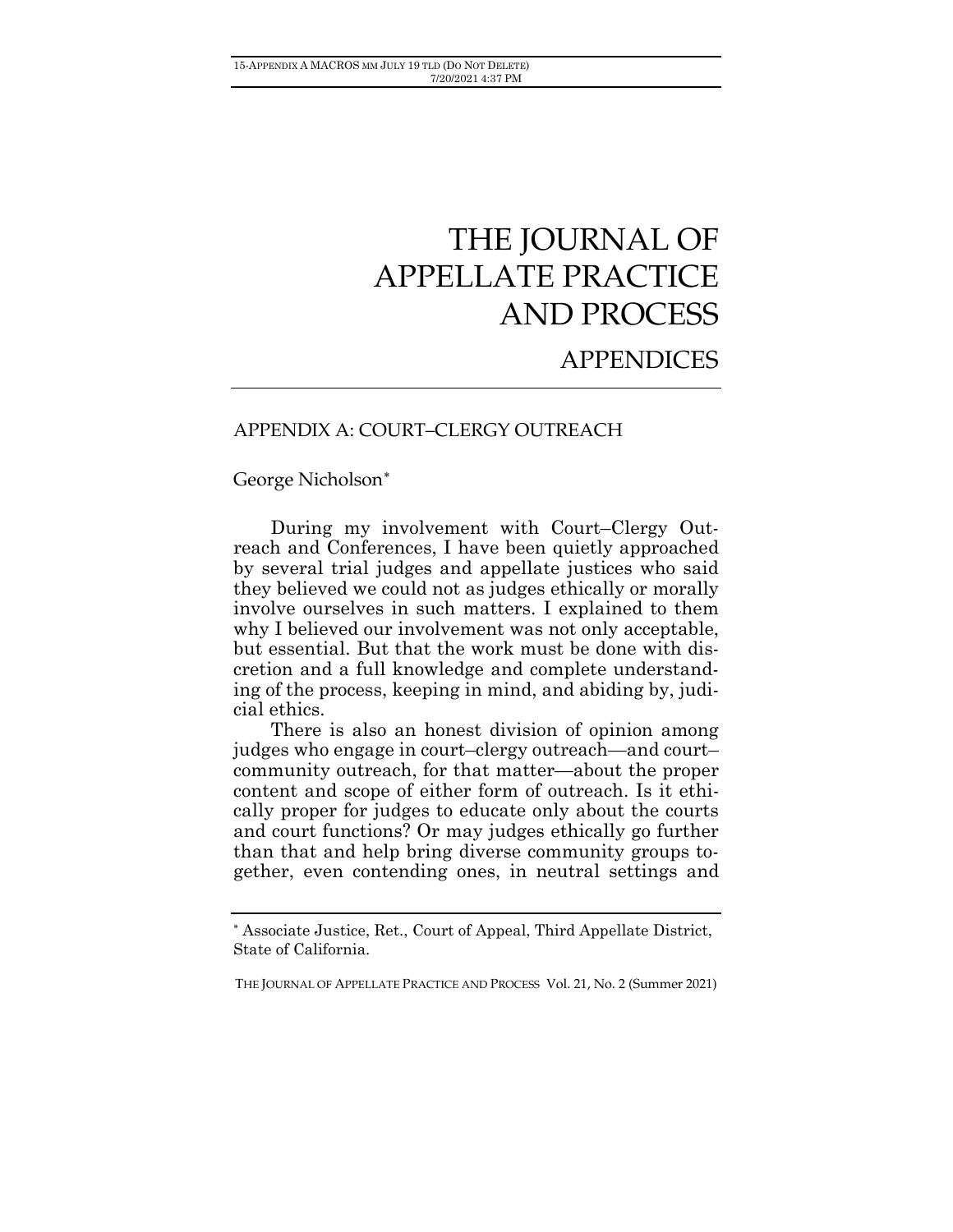facilitate, directly or indirectly, pro and con instruction on difficult, even controversial issues, by distinguished faculty, and encourage give and take discussions between disputants?

As we ponder these matters, we might keep in mind the judicial reticence, our own and that of others, shown to addressing these matters in any public way. Presiding Judge Vance Raye[1](#page-1-0) was similarly reticent. We have been friends and colleagues for almost a half-century. I invited him to address Sacramento's first Court–Clergy Conference in 2014. After considerable thought, he accepted my invitation and decided to address the conference and to introduce our main speaker, Father Rodney Davis.

Justice Raye began:

Let me confess at the outset, when I was first approached . . . about this conference and my possible role in it, I had decidedly mixed emotions. Judges are naturally cautious about generally everything and, particularly, about anything that suggests governmental involvement in religion. The Establishment Clause of the First Amendment stands as both a legal and a psychological barrier to discussions about religion by state officials.

But on reflection I realized there is nothing that prevents us as judges from recognizing that religion plays an immense role in the lives of the American people—and so, to the extent that our cases seek to influence their lives for the better, we need to understand the factors that may impinge on our decisions. Values—whether religious or secular—are quite important in shaping behavior. As judges, human behavior is central to our mission. So, our decisionmaking must take values, including religious values, into account.[2](#page-1-1)

Following that introduction, Father Rodney spoke. He has a unique voice. His father was a state legislator

<sup>1.</sup> Court of Appeal, Third Appellate District, State of California.

<span id="page-1-1"></span><span id="page-1-0"></span><sup>2.</sup> Hon. Vance W. Raye, *Introducing Father Rod Davis*, SACRAMENTO LAW., May–June 2015, at 16; *see also* Hon. Kathleen Butz, *Justice Vance W. Raye: The SCBA's Judge of the Year 2014*, SACRAMENTO LAW., Sept.–Oct. 2014, at 18.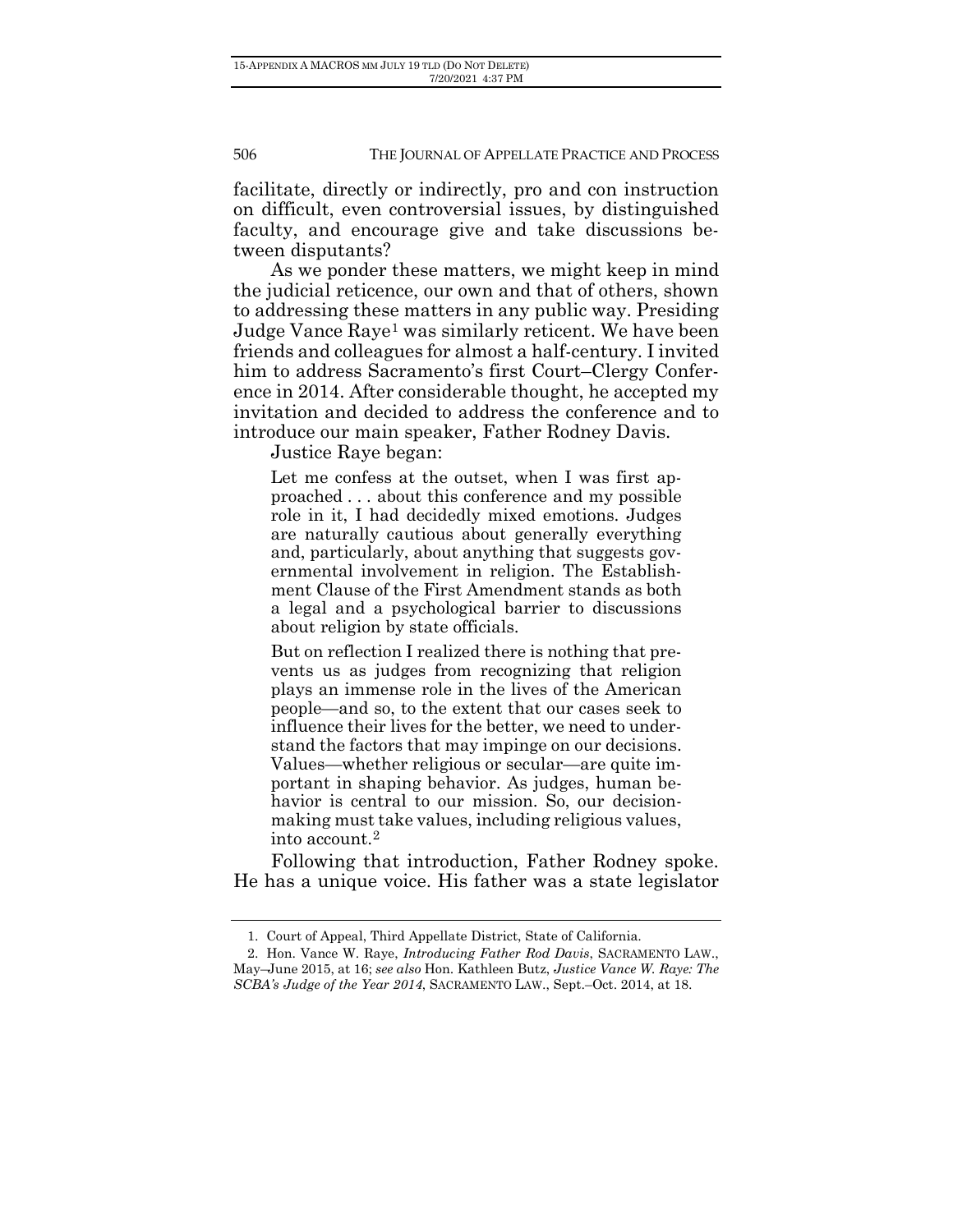who died in office, leaving Father Rod's mother and children, including little Rodney, to fend for themselves. His mother was promptly elected to her husband's former office and held it for many years. She was highly respected by both sides of the political aisle.[3](#page-2-0) Father Rod became a lawyer and worked for several years in the California Department of Justice, before becoming, in order, a municipal court judge, a superior court judge, and a court of appeal justice. While in the latter role, he attended divinity school at night and, in time, graduated. After he retired, he was ordained as an Episcopal deacon and, later, as a priest.

Nearing the end of his presentation, Father Rod noted wistfully, "Looking back on my judicial career, I now believe I would have been a better judge had I been more informed about my religious tradition, more involved with clergy about the conundrums I faced, more discerning in assessing how my beliefs might be influencing my discretionary decision-making."[4](#page-2-1) His talk was infused with the importance of humility for judges and for clergy. He urged clergy to reach out to judges they know and to recognize that judges are conditioned to keep things to themselves. His final words were, "[Judges] need an invitation. When offered, I hope judges will accept the invitation and then begin and continue the conversation."[5](#page-2-2)

Judge Kermit V. Lipez, United States Court of Appeals, First Circuit, now in senior status, wrote at about

<span id="page-2-1"></span><span id="page-2-0"></span><sup>3.</sup> Tina Cannon Leahy, *A Tribute to California's "First Lady of Water,"* CAL. WATERBLOG (Oct. 7, 2014)[, https:/californiawaterblog.com/2014/10/07/a-tribute](https://californiawaterblog.com/2014/10/07/a-tribute-to-californias-first-lady-of-water/)[to-californias-first-lady-of-water/.](https://californiawaterblog.com/2014/10/07/a-tribute-to-californias-first-lady-of-water/)

<span id="page-2-2"></span><sup>4.</sup> Rod Davis, *Religion's Place in Judicial Decision-Making*, SACRAMENTO LAW., May–June 2015, at 18, 22.

<span id="page-2-3"></span><sup>5</sup>*. Id.* For more on humility, see DAVID J. BOBB, HUMILITY: AN UNLIKELY BIOGRAPHY OF AMERICA'S GREATEST VIRTUE (2013); Thomas B. Griffith, *Civic Charity and the Constitution*, 43 HARV. J.L. & PUB. POL'Y 633, 633–44 (2020); Michael W. McConnell, *The Importance of Humility in Judicial Review: A Comment on Ronald Dworkin's "Moral Reading" of the Constitution*, 65 FORDHAM L. REV. 1269, 1292–93 (1997).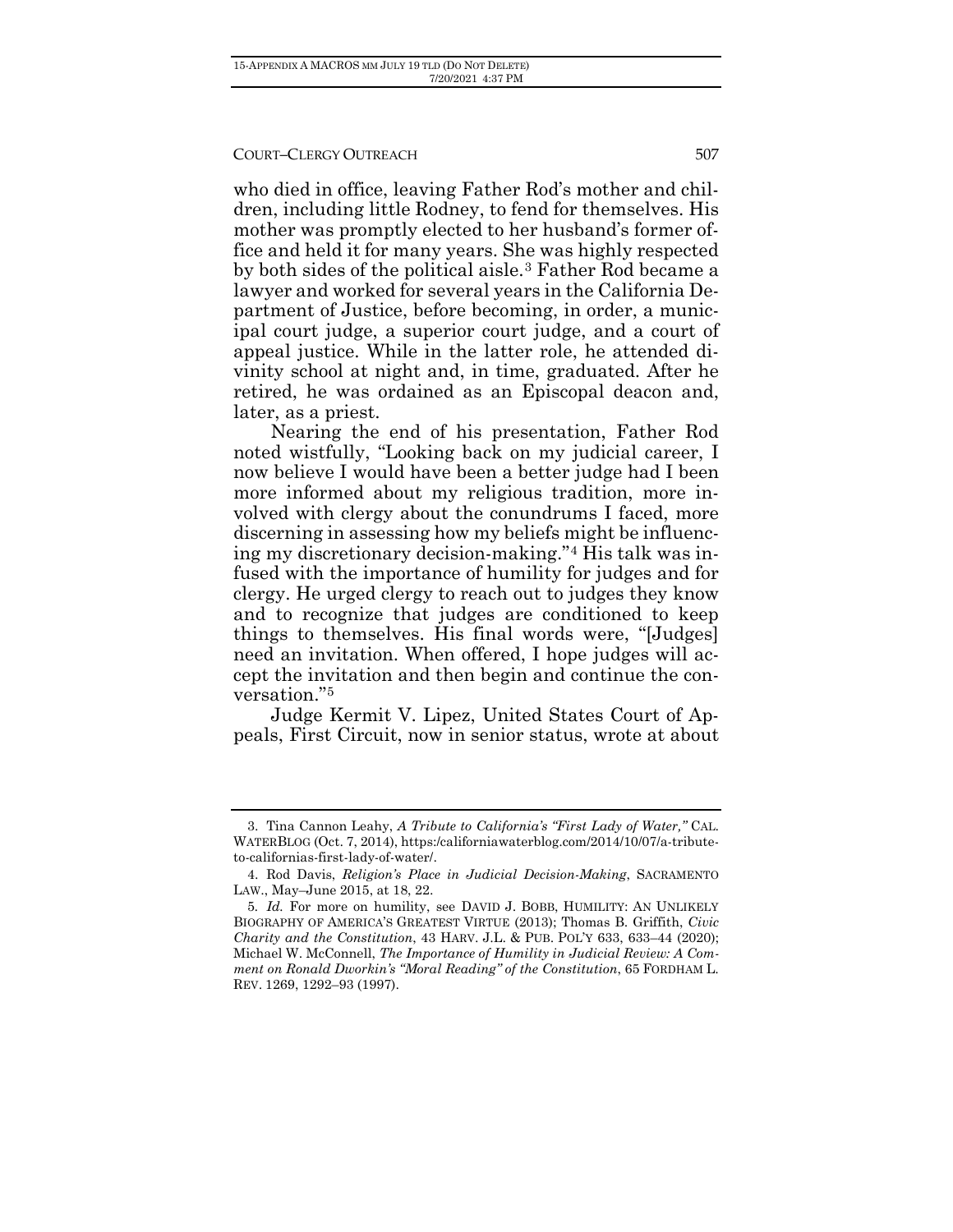the same time as Father Rod spoke.[6](#page-2-3) Judge Lipez ended his commentary with this:

In closing, and in summary, I must take issue one last time with Justice Frankfurter. He wrote in his *Barnette* dissent that "as judges we are neither Jew nor Gentile, neither Catholic nor agnostic." He was wrong. Judges do not lose their religious identity when they become judges, any more than Justice Sotomayor lost her identity as a Latina woman when she became a judge. We remain the sum of all our parts. Those parts inescapably influence our work as judges. What matters is our awareness of those influences, how we use them, and, at times, explain them. We should accept the truth that a judge's religion affects judicial decision-making and engage in an ongoing discussion about it.[7](#page-3-0)

Court–clergy outreach allows judges to address the matters Father Rodney and Judge Lipez touch upon, among others. A description of Court–Clergy Outreach in California, primarily in Sacramento, appears below with links to several related articles. Any judge—state, tribal, or federal—who is interested in a "how-to-do"-related outreach need only read Judge Richard L. Fruin, Jr.'s groundbreaking work, $8$  review the following descriptions, and read the short, linked articles posted below to get a practical, working knowledge of how to begin or how to enhance existing court–clergy outreach. From personal experience, I strongly suggest court–clergy outreach is a hands-on matter for judges. I am willing to talk with any interested judge in the country about this and to refer any judge to other judges, lawyers, and scholars who may be helpful.

<span id="page-3-1"></span><span id="page-3-0"></span><sup>6.</sup> Hon. Kermit V. Lipez, *Is There a Place for Religion in Judicial Decision-Making?*, 31 TOURO L. REV. 133 (2015).

<sup>7</sup>*. Id.* at 148 (footnotes omitted).

<sup>8</sup>*. See* sources cited *infra* note 10.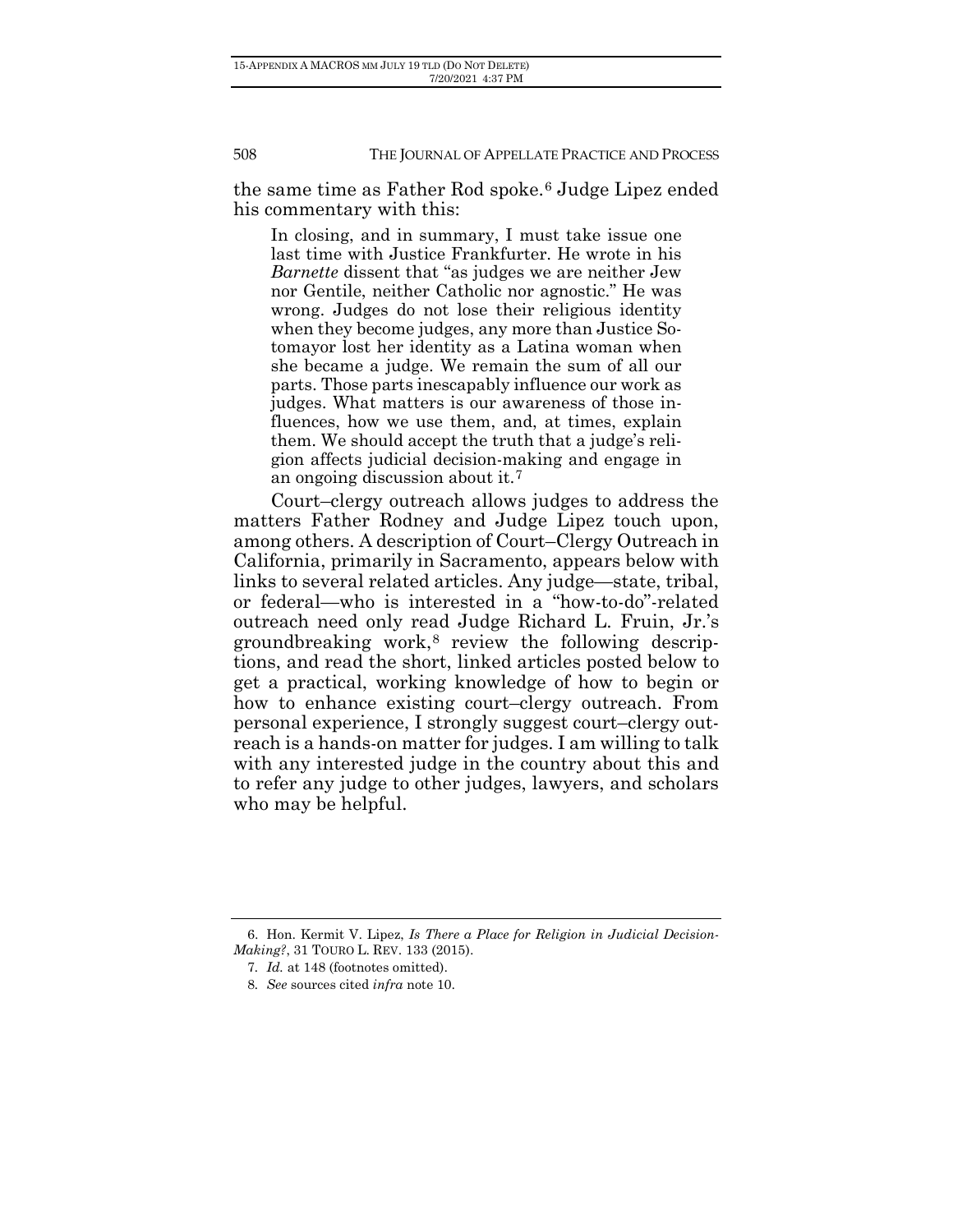#### I. COURT–CLERGY CONFERENCES

Court–Clergy Conferences were born in North Carolina more than a quarter-century ago. The idea came to Judge Adam Grant during a friend's funeral. Judge Grant was then chief district court judge in North Carolina's Carrabus County. His friend had been killed by a drunk driver. According to Judge Grant, "The preacher, in remembering my friend from the pulpit, criticized the courts for their handling of drunk driver cases and revealed—at least to me—just how misinformed he was. But that made me realize that pastors were a particularly influential group in informing the public about the courts."[9](#page-4-0)

Judge Fruin was so impressed with Judge Grant's work that he brought Court–Clergy Conferences to Los Angeles roughly twenty years ago. Since then, he and his Los Angeles Superior Court colleague, Judge Paul A. Bacigalupo,<sup>10</sup> periodically conduct Court–Clergy Conferences. More recently, Court–Clergy Conferences have been replicated by superior court judges in five other California counties, including Judge Franklin Bondonno (Santa Clara), Judge Laura W. Halgren (San Diego), Judge Francisco F. Firmat (Ret.) (Orange County), Judge

<span id="page-4-2"></span><span id="page-4-1"></span>10. Judge Bacigalupo was president of the California Judges Association in 2019 during which court–clergy outreach was his major theme.

<span id="page-4-0"></span><sup>9.</sup> Richard L. Fruin, Jr., *Judicial Outreach to Religious Leaders*, JUDGES J., Spring 2003, at 34; Jean Guccione, *Helping Clergy Help Their Parishioners*, JUDGES J., Spring 2003, at 37, https://www.latimes.com/archives/la-xpm-2003 apr-04-me-onthelaw4-story.html.

Judge Fruin has several other articles on this topic, including Richard L. Fruin, Jr., *Judicial Outreach Will Emerge Stronger After the Pandemic*, DAILY J. (Oct. 2, 2020), https://www.dailyjournal.com/articles/359815-judicial-outreach-will-emerge-stronger-after-the-pandemic; Richard L. Fruin, Jr. et al., *California Judges Announce an Award for Judicial Outreach Programs,* DAILY J. (Feb. 11, 2021), https://www.dailyjournal.com/articles/361456-california-judgesannounce-an-award-for-judicial-outreach-programs; Richard L. Fruin, Jr., *Searching for the Future*, JUDGES J., Fall 2019, at 8, 9; Richard L. Fruin, *Searching for the Future*, A.B.A. (Dec. 19, 2019), https://www.americanbar.org/groups/judicial/publications/judges\_journal/2019/fall/searching-thefuture/ (this special issue contains other related articles and Judge Fruin is honored as "a pioneer of outreach for decades"); Richard L. Fruin, Jr., *Successful Community Outreach: Court-Clergy Conferences*, BENCH, 2017, at 26.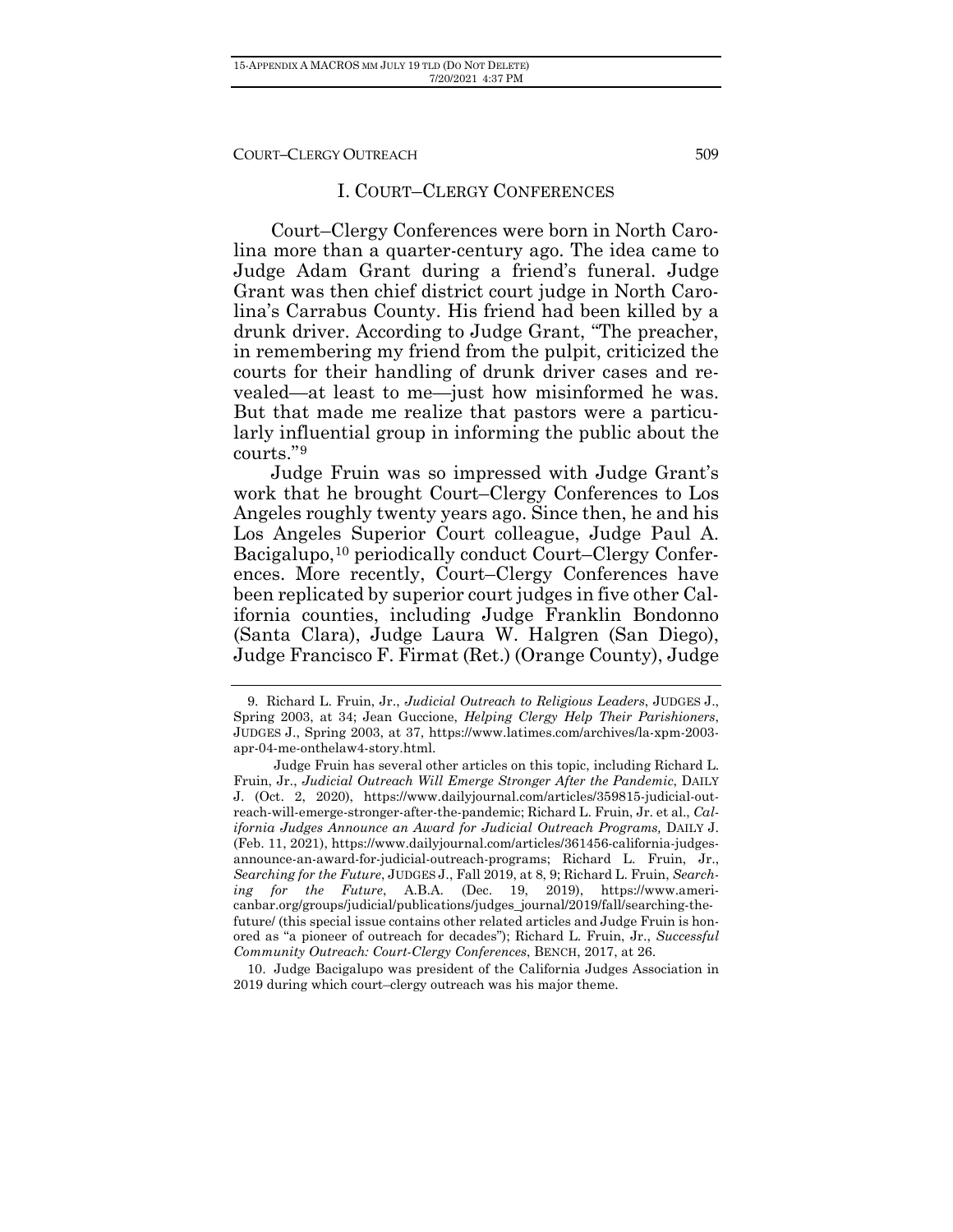John Pacheco and Judge Cynthia Ann Ludvigsen (Ret.) (San Bernardino), and Judge James Mize (Sacra-mento).<sup>[11](#page-4-2)</sup>

Judge Mize has been particularly creative and collaborative in countless ways with Court–Clergy Outreach that may be of interest to and, perhaps, replicable by judges everywhere in America.[12](#page-5-0)

Judge Mize utilizes a Court–Clergy Lawyers Auxiliary, comprised of representatives of four faith-based bar associations—Muslim, Jewish, Catholic, and Mormon to assist him and his steering committee with planning and conducting annual Sacramento conferences. The Auxiliary was conceived and organized by presidents of the associations.

Cooperation and occasional collaboration come from the Law Enforcement Chaplaincy Sacramento, the Sacramento Police Chief, his department's Cops & Clergy program and its Ministers' Academies, the Interfaith Service Council of Greater Sacramento and Elk Grove, and the Center for Interfaith Studies in America (CISA).[13](#page-5-1)

Among the purposes of Court–Clergy Conferences is the exchange of ideas and experiences. Indisputably, there are powerful differences in matters of faith, as with most serious matters. Knowledge and understanding of those differences are beneficial to everyone, especially ourselves. What better way to acquire that knowledge than to reach across and communicate with pertinent professions and organizations, public and private, secular and religious.

<sup>11.</sup> The California Judges Foundation sponsors the Court–Clergy Conferences in all six counties and each of the six county superior courts sponsors its own local conference.

<span id="page-5-0"></span><sup>12.</sup> Stuart Greenbaum, a public relations expert and a retired education and law enforcement movie producer, interviewed Judge Mize in 2017 about Court– Clergy Outreach. Stuart Greenbaum, *Have a Little Faith, In the Law*, GREENBAUM PUB. RELS. (Aug. 29, 2017), [http://greenbaum-pr.com/little-faith](http://greenbaum-pr.com/little-faith-law/)[law/.](http://greenbaum-pr.com/little-faith-law/)

<span id="page-5-1"></span><sup>13.</sup> CTR. FOR INTERFAITH STUD.[, https://cisainterfaith.org](https://cisainterfaith.org/) (last accessed June 25, 2021). The Center publishes a Journal[, https://cisainterfaith.org/journal](https://cisainterfaith.org/journal) (last accessed June 25, 2021).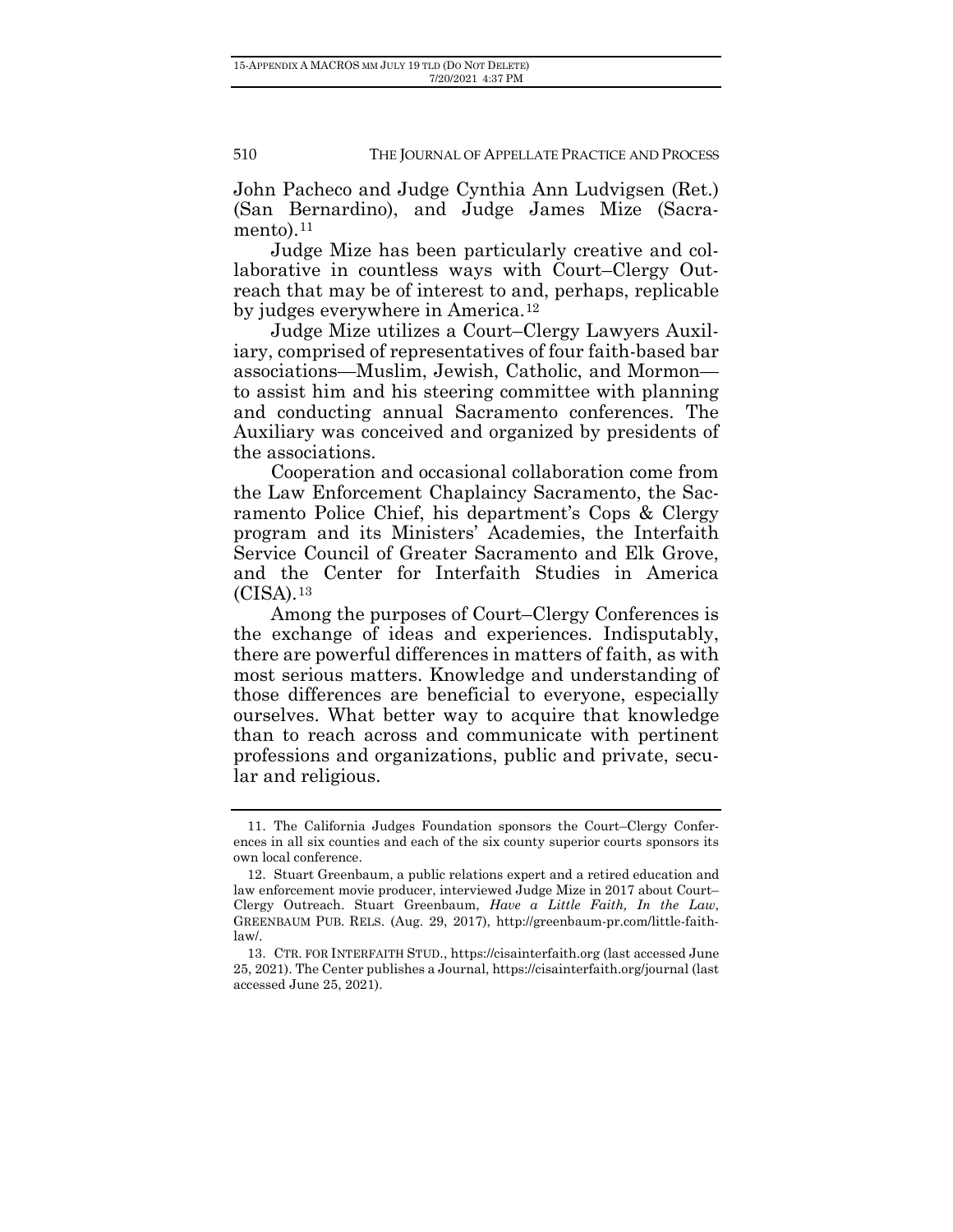Even if judges may be unwilling and unable due to judicial ethics to address specific cases or answer questions about specific issues, especially matters that may come before them the bench and in public settings, perhaps they may attend and even help plan and conduct court–clergy conferences during which distinguished legal scholars present rational, balanced, pro and con arguments on matters judges do not wish to, or cannot personally, address.

Another purpose of Court–Clergy Conferences, as suggested by North Carolina Judge Adam Grant, is the introduction of the administration of justice to members of the clergy.[14](#page-6-0) Anyone of any faith at any point in his or her life may be compelled to deal with a court. Anyone may commit a traffic infraction or a crime or be a victim of crime. Any of those experiences can be mystifying, even terrifying, in part, because there are so many courts. Most people do not know what to do when they either need a court or must go to court. To some people, subpoenas to be a witness or calls to jury duty may be intimidating. Might something be done to mitigate the potentially troubling impact of needing a court or being compelled to go to court?

Many religious congregations have lawyers in them. If those lawyers and their religious leaders talk about these matters, they may be able to conceive and devise plans to advise and assist members of their congregations who learn they must go to court. Such advice and assistance may entail no more than suggestions on what steps may be required immediately, but temporarily, to maintain the status quo or how timely to find a qualified, sympathetic lawyer. While some of that advice and assistance may be forthcoming already in some congregations, it is certainly not universally so. Is this something religious leaders should anticipate and for which they and "their lawyers" and "their judges" should ponder and prepare? On the other hand, should lawyers and judges in each congregation independently initiate educational

<span id="page-6-0"></span><sup>14</sup>*. Supra* note 9, *Successful Community Outreach*, at 34.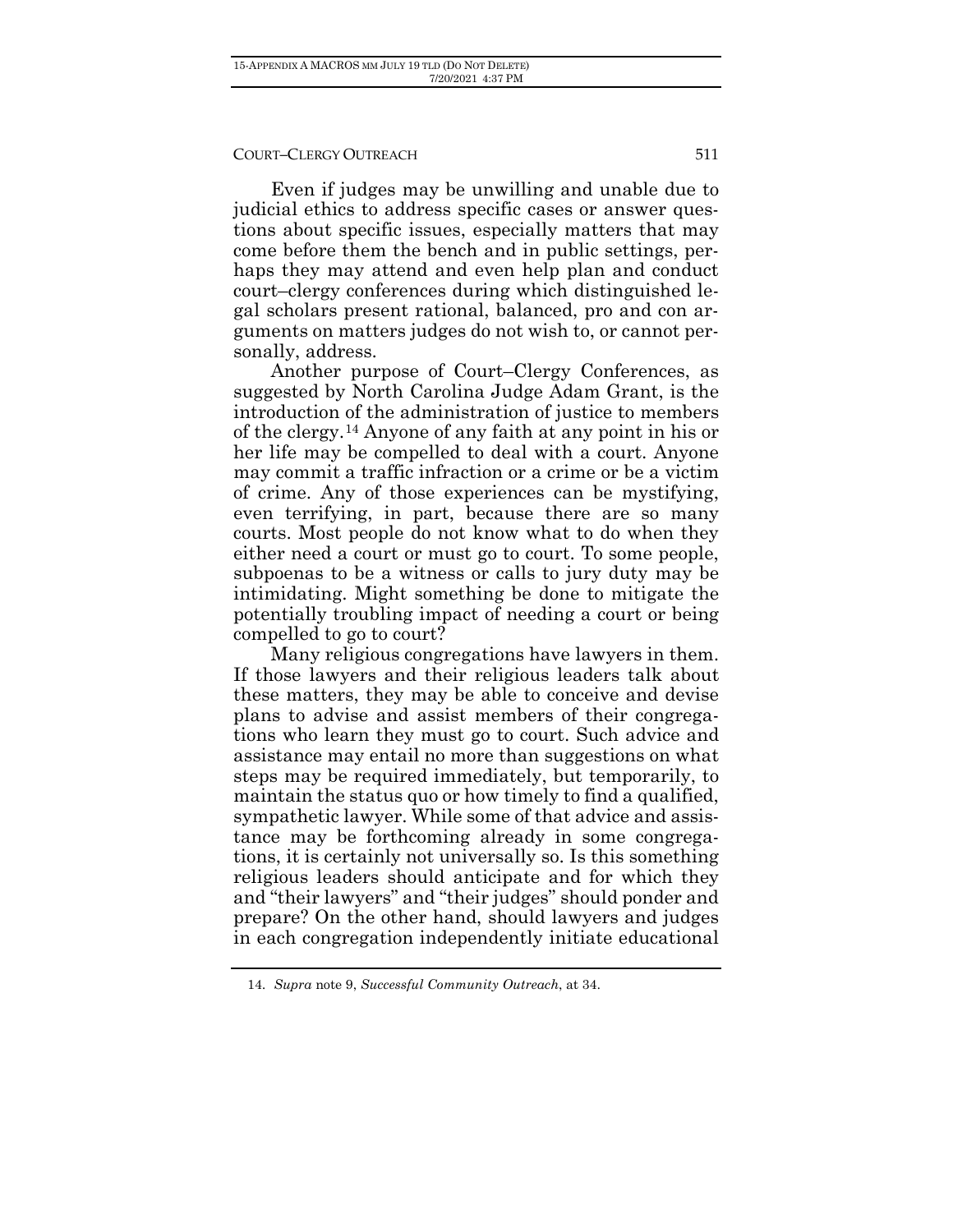outreach for their religious leaders with pertinent inquiries, suggestions, or offers to help? One way for judges and lawyers to help may be invitation of clergy to attend Court–Clergy Conferences with them.

Another purpose of Court–Clergy Conferences is measured discussion of overlapping matters of faith, philosophy, and jurisprudence. Mercy and justice are such matters. What is mercy? What is justice? What are the confluences of mercy and justice?

Specifically, how may a judge parse mercy and justice when presiding in a criminal case involving a sixteen-year-old gang member who murders a young child and the parents and grandparents of the gang member and the parents and grandparents of the deceased child appear at sentencing? In such a case, how may the judge faithfully apply the sage advice of Justice Benjamin Cardozo: "But justice, though due the accused, is due the accuser also. The concept of fairness must not be strained till it is narrowed to a filament. We are to keep the balance true."[15](#page-7-0)

# II. ROLE OF FAITH IN DECISION-MAKING

There is one subject that is rarely discussed by judges and lawyers: "What is the role of faith in judicial and legal decision-making?" Until Father Rod Davis's presentation during the first Court-Clergy Conference in Sacramento in 2014 and other judicial presentations in subsequent conferences, few, if any, lawyers or judges ever attended a conference during which "faith and judicial or legal decision-making" was a major subject discussed. I suspect most lawyers and judges have yet to attend an official judicial or legal education conference during which "faith and judicial-decision-making" or

<span id="page-7-1"></span><span id="page-7-0"></span><sup>15.</sup> Snyder v. Massachusetts, 291 U.S. 97, 122 (1934). *See also* George Nicholson, *Victims' Rights, Remedies, and Resources: A Maturing Presence in American Jurisprudence*, 23 PAC. L.J. 815 (1992); JAMES A. ARDAIZ, HANDS THROUGH STONE: HOW CLARENCE RAY ALLEN MASTERMINDED MURDER FROM BEHIND FOLSOM'S PRISON WALLS (2012).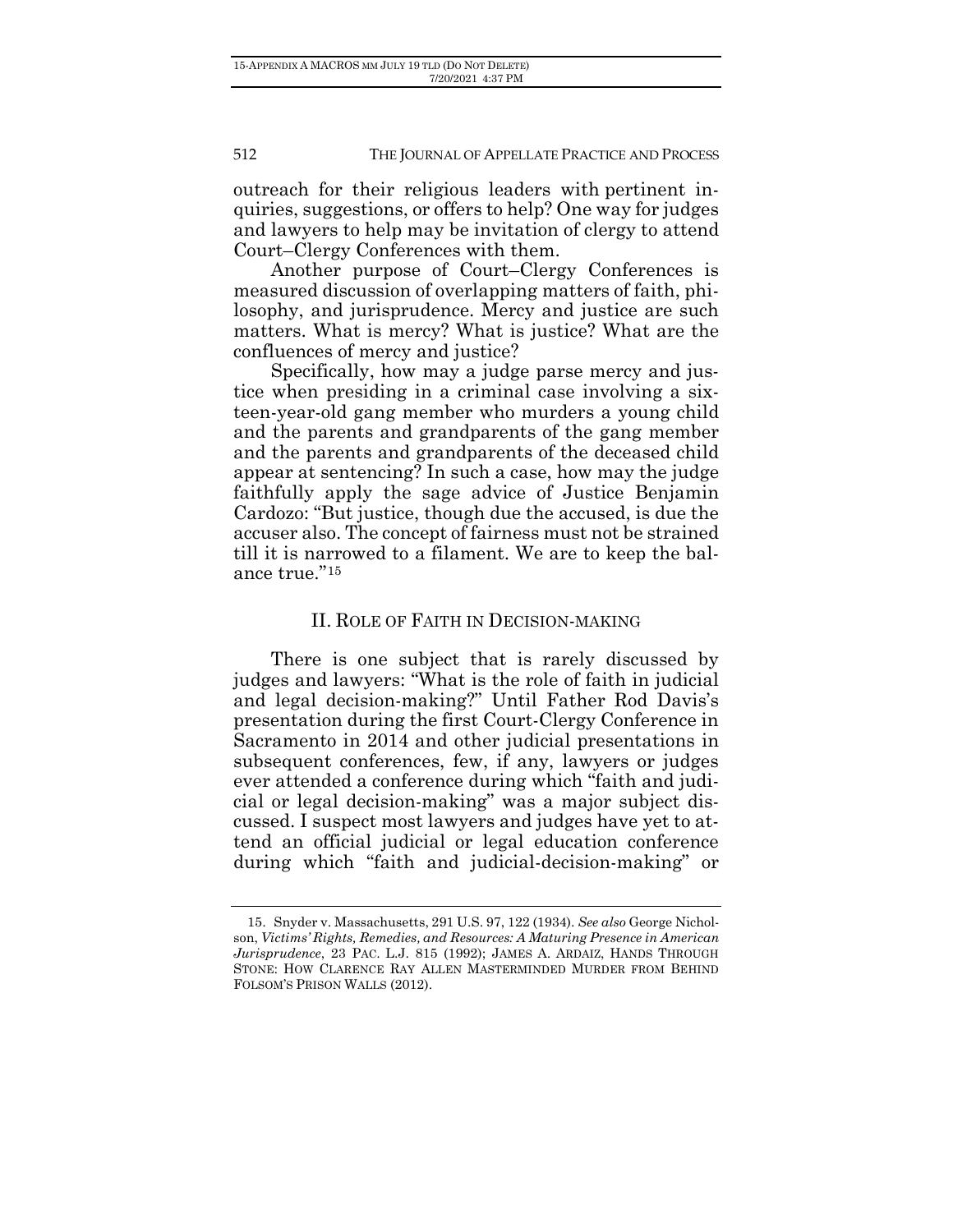"faith and legal-decision-making" is the central or even secondary theme.

Here are the views of two pastor/appellate judges on this topic:

- Father Rodney Davis, an Episcopalian priest and former appellate justice;<sup>[16](#page-7-1)</sup> and
- Wendell L. Griffen, a member of the Arkan-sas Court of Appeals and a Baptist pastor.<sup>[17](#page-8-0)</sup>

A third appellate jurist, Justice Richard D. Fybel,<sup>[18](#page-8-1)</sup> recently began reminding America and the world of the immense grief that arises when men and women of faith and of the law lose their way. He often speaks on a subject that bears on faith and judicial decision-making, although it is rarely, if ever, discussed in that specific sense. He has spoken several times recently on the Holocaust and how Germany's judges failed the German people.[19](#page-8-2)

19. In July 2015, he gave the keynote address in Courtroom 600, Nuremberg's Palace of Justice, in observance of the seventieth anniversary of the Nuremberg trials, most notably, *United States v. Josef Altstoetter, et al*.—known as "The Justice Case." Mackenna Waterhouse, *Fowler School of Law Joins Nuremberg Trial Commemoration*, CHAPMAN UNIV. (Sept. 15, 2015), [https://blogs.chap](https://blogs.chapman.edu/law/2015/09/15/fowler-school-of-law-joins-nuremberg-trial-commemoration/)[man.edu/law/2015/09/15/fowler-school-of-law-joins-nuremberg-trial-commemo](https://blogs.chapman.edu/law/2015/09/15/fowler-school-of-law-joins-nuremberg-trial-commemoration/)[ration/.](https://blogs.chapman.edu/law/2015/09/15/fowler-school-of-law-joins-nuremberg-trial-commemoration/)

<span id="page-8-3"></span>Presiding Justice Manuel A. Ramirez, Court of Appeal, Fourth Appellate District, Division Two (Riverside), and his colleagues hosted the fourth Justice John G. Gabbert Historic Oral Argument and Lecture Series in June 2016. The commemoration of the Nuremberg trials featured lectures and presentations from legal, historical, and personal perspectives, along with historical and artistic displays. Followings Justice Ramirez' opening comments, Justice Fybel gave an overview of the Nazi legal system. Ben Schatz, *4/2 Commemorates the Nuremberg War Crimes Trials*, S. CAL. APP. NEWS (June 2, 2016), [http://socal-ap](http://socal-appellate.blogspot.com/2016/06/42-commemorates-nuremberg-war-crimes.html)[pellate.blogspot.com/2016/06/42-commemorates-nuremberg-war-crimes.html.](http://socal-appellate.blogspot.com/2016/06/42-commemorates-nuremberg-war-crimes.html) Justice Fybel also spoke in October 2014 at the opening of an exhibit created by the German Federal Bar. The exhibit was entitled "Lawyers Without Rights— Jewish Lawyers in Germany Under the Third Reich," at both Southwestern University and Chapman University Schools of Law. Mary Platt, *Fowler School of Law Presents "Lawyers Without Rights" Exhibit and Speaker*, CHAPMAN UNIV. (Oct. 2, 2014), [https://news.chapman.edu/2014/10/02/fowler-school-of-law-pre](https://news.chapman.edu/2014/10/02/fowler-school-of-law-presents-lawyers-without-rights-exhibit-and-speaker/)[sents-lawyers-without-rights-exhibit-and-speaker/;](https://news.chapman.edu/2014/10/02/fowler-school-of-law-presents-lawyers-without-rights-exhibit-and-speaker/) *see* LAWS. WITHOUT RTS.,

<sup>16</sup>*. Supra* note 4, at 18.

<span id="page-8-2"></span><span id="page-8-1"></span><span id="page-8-0"></span><sup>17.</sup> Wendell L. Griffin, *The Case for Religious Values in Judicial Decision-Making*, 81 MARQ. L. REV. 513 (1998).

<sup>18.</sup> Court of Appeal, Fourth District, Division Three (Santa Ana), State of California.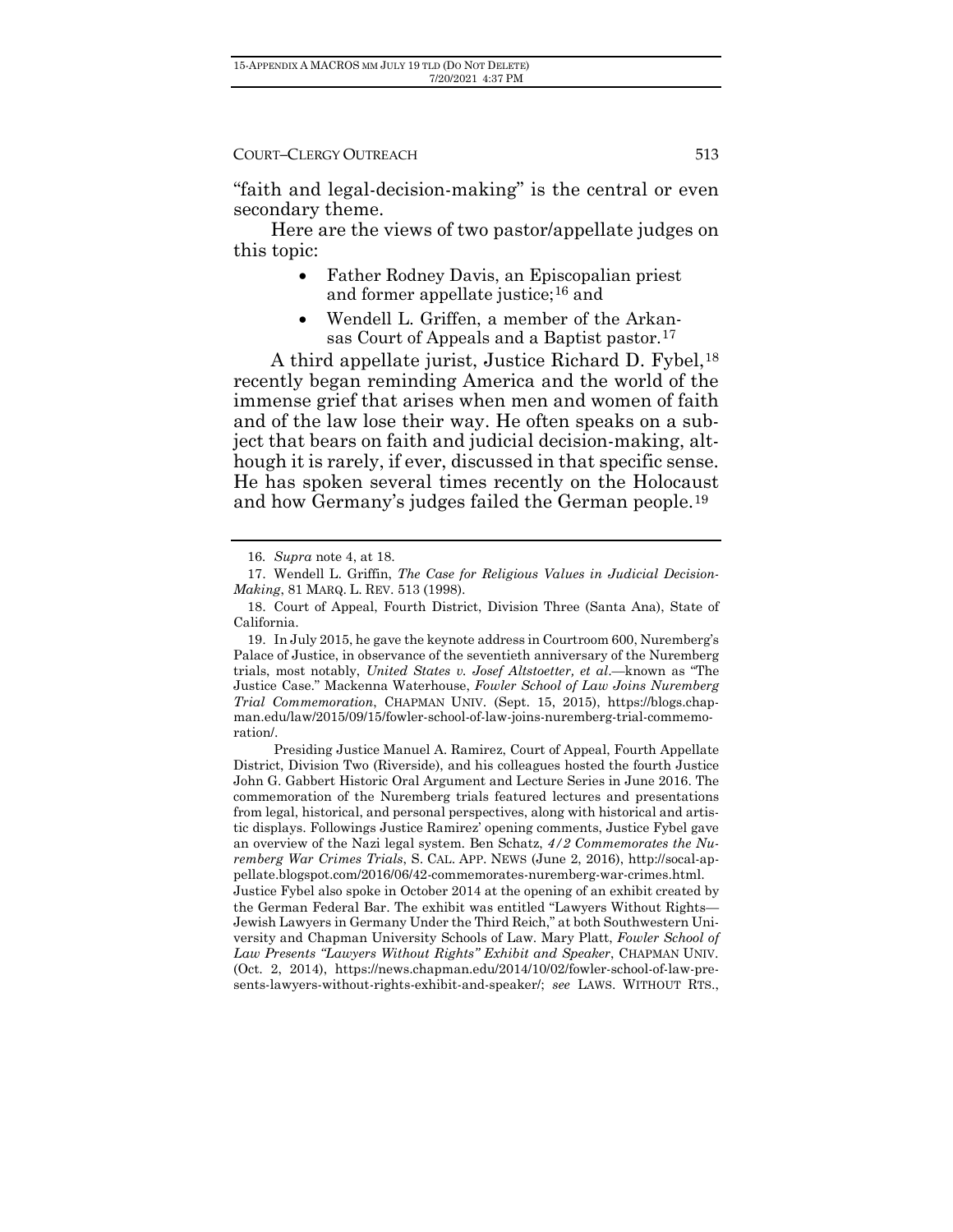Justice Fybel writes, "the dagger of the assassin was concealed beneath the robe of the jurist," quoting Telford Taylor, prosecutor of Nazi judges on trial in Nuremberg post-World War II, to open his own article.[20](#page-8-3)

It is sobering and inspiring to hear Justice Fybel speak so thoughtfully and eloquently on these matters. It helps to be familiar with Dame Laura Knight's evocative painting *The Dock*[21](#page-9-0) when reading or listening to him. It also helps to watch or re-watch the movie, *Judgment at Nuremberg*, which won the Academy Award for Best Movie in 1961.[22](#page-9-1)

Other than the foregoing, there is a small body of academic literature addressing faith and judicial decisionmaking but is not well known and certainly not discussed widely or taught in judicial or legal education programs. Professor Scott Idleman, Marquette University School of Law, has been a key figure.<sup>[23](#page-9-2)</sup>

<span id="page-9-0"></span>20. Richard D. Fybel, *Assassins in Judicial Robes*, GAVEL TO GAVEL: L.A. SUP. CT. JUD. MAG., Spring 2013.

21. Philippe Sands, *Laura Knight's "The Nuremberg Trial,"* ART UK (May 25, 2016), [https://artuk.org/discover/stories/laura-knights-the-nuremberg-trial.](https://artuk.org/discover/stories/laura-knights-the-nuremberg-trial) As distinguished Sacramento lawyer and artist Terry Flanigan explained it to me, art may aid those of us who have not experienced unimaginable human suffering imposed by, for example, the Holocaust, to understand, empathize, and reflect more deeply than by merely reading words, however eloquent. Dame Laura Knight of England did such a painting, "The Dock, Nuremberg 1946." The English artist said she did the painting because, "In that ruined city death and destruction are ever present. They had to come into the picture, without them, it would not be the Nuremberg as it now is during the trial, when the death of millions and utter devastation are the sole topics of conversation wherever one goes—whatever one is doing."

22. JUDGMENT AT NUREMBERG (Roxlom Films, Amber Entertainment 1961).

<span id="page-9-3"></span><span id="page-9-2"></span><span id="page-9-1"></span>23. Scott C. Idleman, *The Role of Religious Values in Judicial Decision Making*, 68 IND. L. J. 433 (1992–93). Professor Idleman later planned and conducted a related conference, *Religion and Judicial Process: Legal, Ethical, and Empirical Dimensions*, at Marquette University School of Law on April 4–5, 1997; roughly two dozen judges and scholars spoke and later wrote for a *Marquette Law Review* symposium issue entitled, *Religion and the Judicial Process: Legal, Ethical, and Empirical Dimensions*. 81 MARQUETTE L. REV. 1 (1998).

<https://lawyerswithoutrights.com/travelingexhibit.html> (last visited Apr. 21, 2021).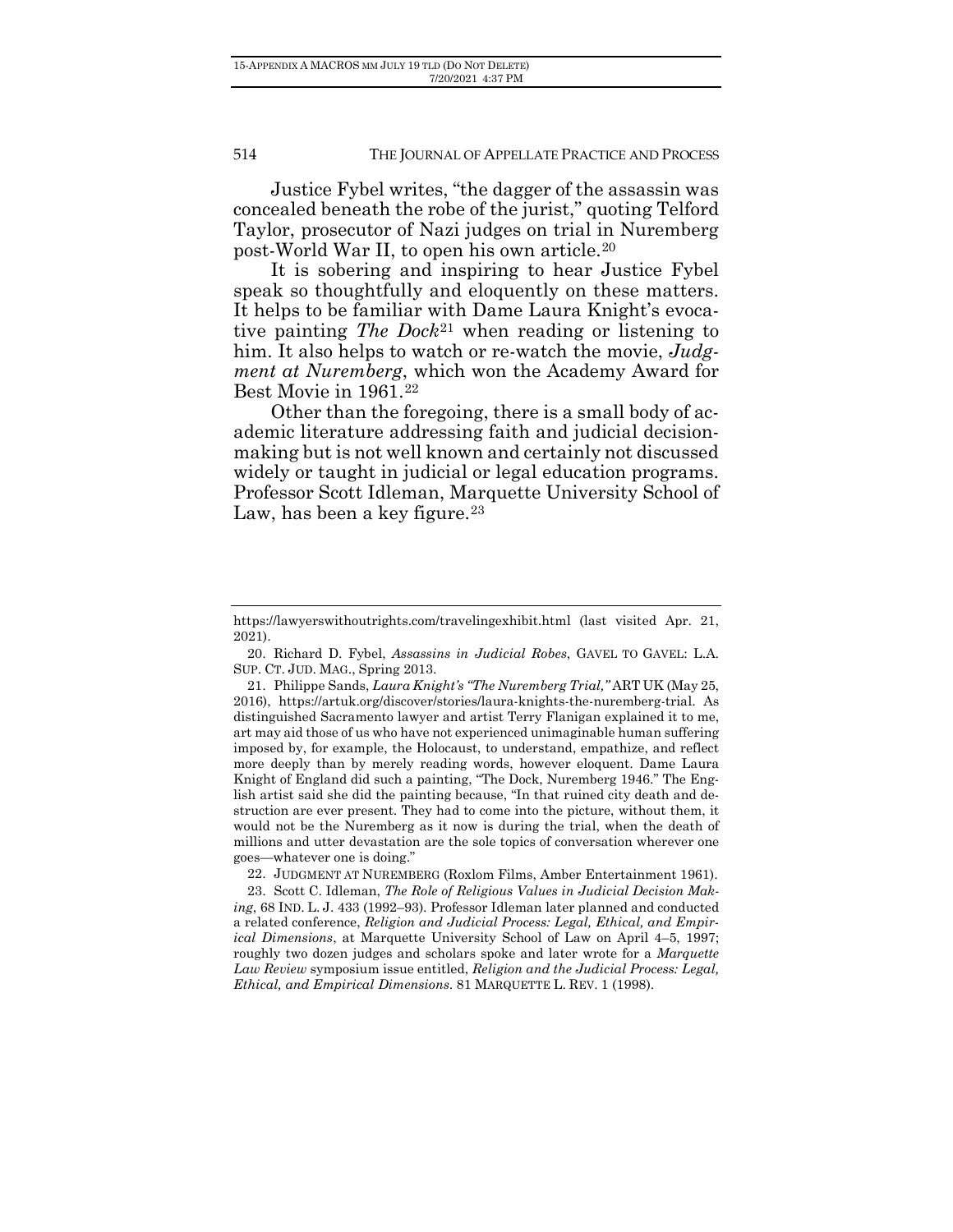More generally, the study of faith and the law appears to be growing.[24](#page-9-3) Professor Idleman and Professor John Witte, Jr., Director, Center for the Study of Law and Religion at Emory Law School, have been key figures. More generally, William Kilpatrick and Jessi LeClear Vachta prompt us to contemplate whether or not the secular needs the sacred and whether they may coexist peacefully.[25](#page-10-0)

Perhaps, California's several court–clergy outreach and conferences may become catalysts for an increase in judicial literature and official judicial and legal education programs dealing with court–clergy outreach and faith and judicial decision-making, in California, and elsewhere.

### III. PRACTICAL COURT–COMMUNITY OUTREACH

Court–community outreach and court–clergy outreach are useful mechanisms by which judges may contribute to public education in a variety of ways and places. Preparing for using those mechanisms compels us to reflect deeply on how we can help sustain constitutional governance and the rule of law in our increasingly troubled era.

In a conversation with Judge Richard L. Fruin, Superior Court, County of Los Angeles, and Justice William J. Murray, Jr., my former Third Appellate District colleague, they suggested to me why this work is important. They believe court–community outreach, including court–clergy outreach, are "multiplier programs." They conclude, "Multiplier programs leverage the judicial branch's scarcest resource: the time of its judges. These programs identify audiences that have both a need for

<sup>24.</sup> John Witte Jr., *The Study of Law and Religion in the United States: An Interim Report*, 14 ECCLESIASTICAL L.J. 327 (2012).

<span id="page-10-0"></span><sup>25.</sup> WILLIAM KIRK KILPATRICK, THE EMPEROR'S NEW CLOTHES (1985) (Chapter 5); Jessi LeClear Vachta, *Mending the So-Called Sacred/Secular Divide: Discovering and Strengthening a Shared Space of Dialogue Between the Religious and Non-Religious* (2014) (M.A. Thesis, Luther Seminary), [https://digitalcom](https://digitalcommons.luthersem.edu/cgi/viewcontent.cgi?article=1000&context=ma_theses)[mons.luthersem.edu/cgi/viewcontent.cgi?article=1000&context=ma\\_theses.](https://digitalcommons.luthersem.edu/cgi/viewcontent.cgi?article=1000&context=ma_theses)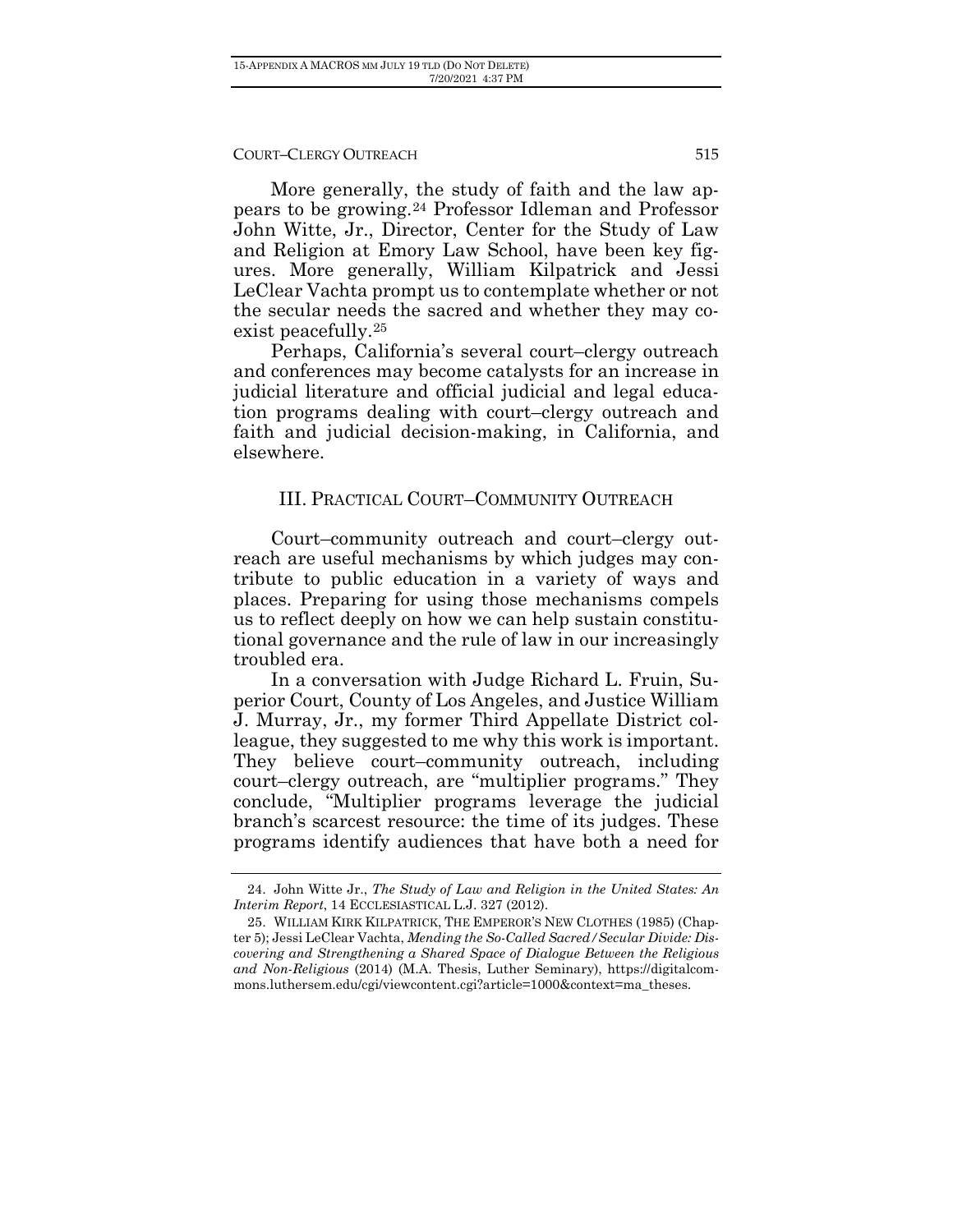information about the justice system and an incentive to convey that information to their own constituencies." Judge Fruin and Justice Murray's sage message suggests to judges the utility of leveraging their limited time, by reaching out to audiences outside the legal profession, particularly teachers and clergy, who are highly educated, eloquent and articulate speakers, and possessed of permanently and regularly associated constituencies of their own.

The following is an annotated listing with weblinks for some related initiatives:

- *First Court*–*Clergy Conference*, Sacramento, October 2014.[26](#page-11-0)
	- o Rod Davis, Keynote Address at First Court–Clergy *Place in Judicial Decision-Making* (Oct. 2014); Rod Davis, *Religion's Place in Judicial Decision-Making*, SACRAMENTO LAW., May–June 2015, at 18, [http://is](http://issuu.com/milenkovlais/docs/final_saclaw_may_june_2015_web)[suu.com/milenkovlais/docs/final\\_saclaw\\_](http://issuu.com/milenkovlais/docs/final_saclaw_may_june_2015_web) may june 2015 web (other related stories begin at 4, 16, 24, 34).
	- o Levin, *The Inaugural Sacramento Court/ Clergy Conference*, SACRAMENTO LAW., May–June 2015, at 24.
- *Second Court–Clergy Conference*, Sacramento, October 2015.
	- o Douglas Potts, *Court*–*Clergy Conference Addresses Intersection of Religious Liberty*

<span id="page-11-0"></span><sup>26.</sup> Sacramento's Judge Mize described to me the "judicial benedictions" utilized to close each Court–Clergy Conference in Sacramento:

Each of the three judges we invite—federal, state, and tribal—speak in ways that reflect our shared reverence for our profession and for the rule of law. Some judges who participate choose to quote famous, inspired, law-related sources such as the Preamble to the Constitution or a passage from Abraham Lincoln's Second Inaugural Address. Other judges may reminisce a bit on why he or she became a judge or reference comments someone may have told them while encouraging them to become a judge. Finally, others speak of how Atticus Finch, a fictional character, was his or her actual inspiration to become a lawyer. I will furnish samples to any judge who contacts me and requests them.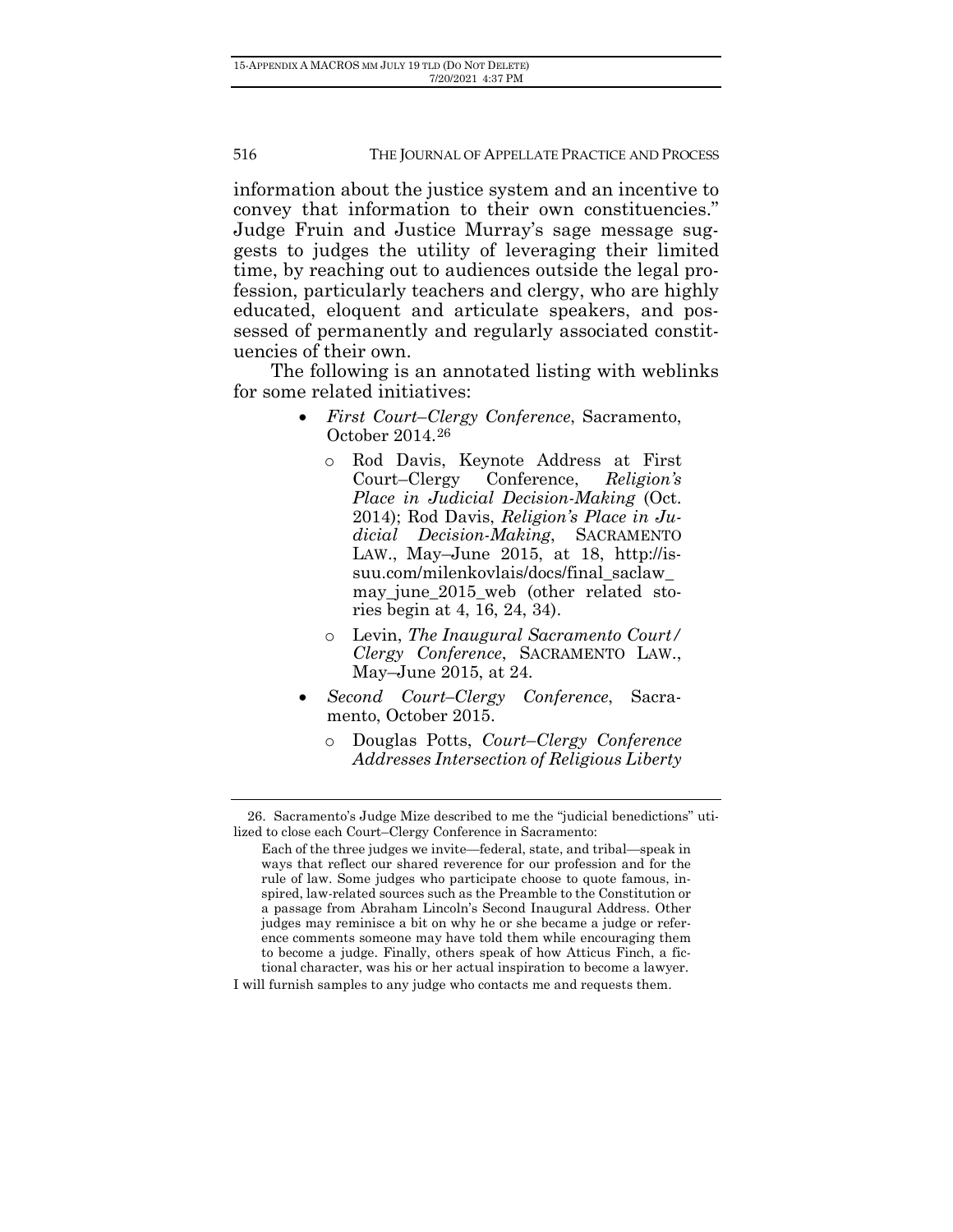*and Civil Rights*, SACRAMENTO LAW., Jan.–Feb. 2016, at 25, [https://issuu.com/](https://issuu.com/milenkovlais/docs/saclaw_jan_feb_2016_v4_online) [milenkovlais/docs/saclaw\\_jan\\_feb\\_2016\\_](https://issuu.com/milenkovlais/docs/saclaw_jan_feb_2016_v4_online) [v4\\_online.](https://issuu.com/milenkovlais/docs/saclaw_jan_feb_2016_v4_online)

- *Third Court*–*Clergy Conference*, Sacramento, October 2016.
	- o Douglas Potts, *Religious Conviction and Judicial Decisionmaking: Weighing Justice and Mercy*, SACRAMENTO LAW., Mar.– Apr. 2017, at 10, [https://issuu.com/milen](https://issuu.com/milenkovlais/docs/v2_mb_saclaw_mar-apr__2017_web/10)[kovlais/docs/v2\\_mb\\_saclaw\\_mar](https://issuu.com/milenkovlais/docs/v2_mb_saclaw_mar-apr__2017_web/10)[apr\\_\\_2017\\_web/10.](https://issuu.com/milenkovlais/docs/v2_mb_saclaw_mar-apr__2017_web/10)
- James A. Sonne, Director, Religious Liberty Clinic, Stanford School of Law, Moderator of Panel: Religion and Appellate Decision-Making (May 2017) (a judicial panel discussion hosted by the California Academy of Appellate Lawyers during its annual conference in Pasadena).
- Reuven Taff, Rabbi, Moderator, Panel Discussion hosted by the Mosaic Law Congregation: Justice, Faith, and Humility (Aug. 2017).
- *Fourth Court–Clergy Conference*, Sacramento, October 2017.
	- o Douglas Potts, *Court/Clergy Conference Tackles Conflict between Religious Liberty and Civil Rights*, SACRAMENTO LAW., (Jan.–Feb. 2018), at 28, [https://issuu.com/](https://issuu.com/milenkovlais/docs/saclaw_janfeb_2018_web) [milenkovlais/docs/saclaw\\_janfeb\\_2018\\_](https://issuu.com/milenkovlais/docs/saclaw_janfeb_2018_web) [web.](https://issuu.com/milenkovlais/docs/saclaw_janfeb_2018_web)[27](#page-12-0)

<span id="page-12-0"></span><sup>27.</sup> The gathering was notable for its warm congeniality and shared optimism, but it brought forth no immediate, practical solutions to calming divisions between LGBT and faith communities. Are there any practical solutions? A new book, *Free to Believe: The Battle Over Religious Liberty in America*, may be helpful to contemplate that question. LUKE GOODRICH, FREE TO BELIEVE (2019). The most pertinent chapters are chapter 7, *Will Gay Rights Trump Religious Freedom (The Problem),* and chapter 8, *Will Gay Rights Trump Religious Freedom (The Solution)*. *Id.* at 107, 123.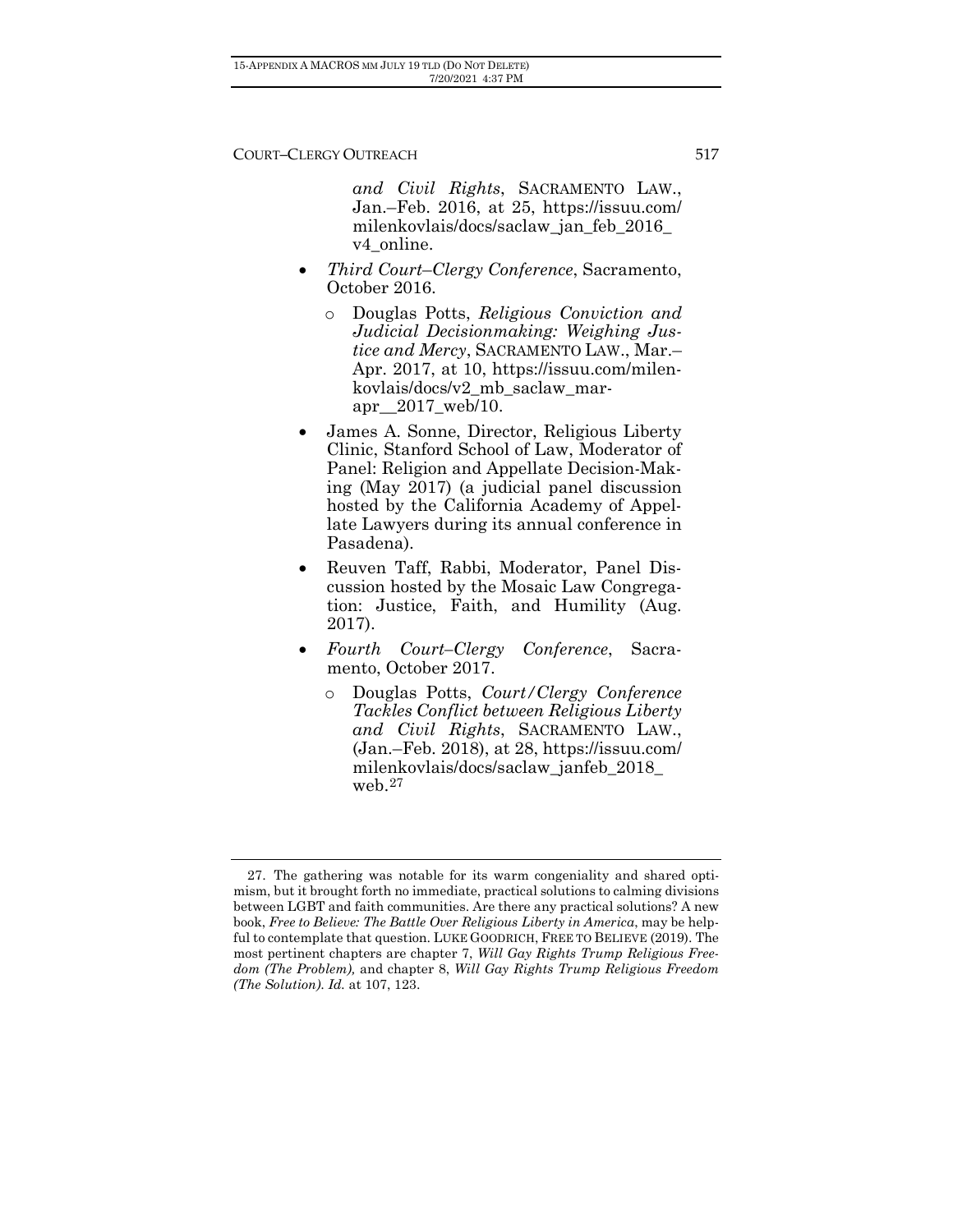- *Fifth Court–Clergy Conference*, Sacramento Region, October 2018.
	- o Douglas Potts, *Scholars Promote Bridging the Culture Wars at Court/Clergy Conference*, SACRAMENTO LAW., (Jan.–Feb. 2019), at 8, [https://issuu.com/milen](https://issuu.com/milenkovlais/docs/saclaw_jan_feb_2019-v4_web?e=13404642/66846535)[kovlais/docs/saclaw\\_jan\\_feb\\_2019](https://issuu.com/milenkovlais/docs/saclaw_jan_feb_2019-v4_web?e=13404642/66846535) [v4\\_web?e=13404642/66846535,](https://issuu.com/milenkovlais/docs/saclaw_jan_feb_2019-v4_web?e=13404642/66846535).
- William N. Eskridge, Jr. and Robin Fretwell Wilson, *Anthony Kennedy Opens New Chapter in American Pluralism*, REALCLEAR<br>RELIGION. (July 18. 2018). https:// RELIGION, (July 18, 2018), [https://](https://www.realclearreligion.org/articles/2018/07/18/anthony_kennedy_opens_new_chapter_in_american_pluralism.html) [www.realclearreligion.org/articles/2018/07/](https://www.realclearreligion.org/articles/2018/07/18/anthony_kennedy_opens_new_chapter_in_american_pluralism.html) 18/anthony kennedy opens new chapter in american pluralism.html. Professors Wilson and Eskridge also co-authored a thenrecent book, *Religious Freedom, LGBT Rights, and the Prospects for Common Ground*.[28](#page-13-0)
- Paul Bacigalupo, *The Intersection of Faith and Justice* (Sep. 2019). Panel of judges discussed how religious values and other sources of moral knowledge may serve judicial decision-making. The California Judges Association (CJA) hosted this statewide telecast for the California judiciary at McGeorge School in Sacramento.
- *Sixth Court*–*Clergy Conference*, Sacramento, October 2019.
	- o J. Paul Hoybjerg et al., *Judicial, Civic, and Religious Leaders Meet in Sacramento to Celebrate Differences and Develop Solutions*, SACRAMENTO LAW. (Spring 2020), at 20, [https://issuu.com/](https://issuu.com/milenkovlais/docs/sacramento_lawyer_magazine_spring_2020_web?fr=sYzk1NTI2ODMzNw) [milenkovlais/docs/sacramento\\_law](https://issuu.com/milenkovlais/docs/sacramento_lawyer_magazine_spring_2020_web?fr=sYzk1NTI2ODMzNw)yer magazine spring  $2020$  web?fr= [sYzk1NTI2ODMzNw.](https://issuu.com/milenkovlais/docs/sacramento_lawyer_magazine_spring_2020_web?fr=sYzk1NTI2ODMzNw)

<span id="page-13-1"></span><span id="page-13-0"></span><sup>28</sup> WILLIAM N. ESKRIDGE JR. & ROBIN FRETWELL WILSON, RELIGIOUS FREEDOM, LGBT RIGHTS, AND THE PROSPECTS FOR COMMON GROUND (2019).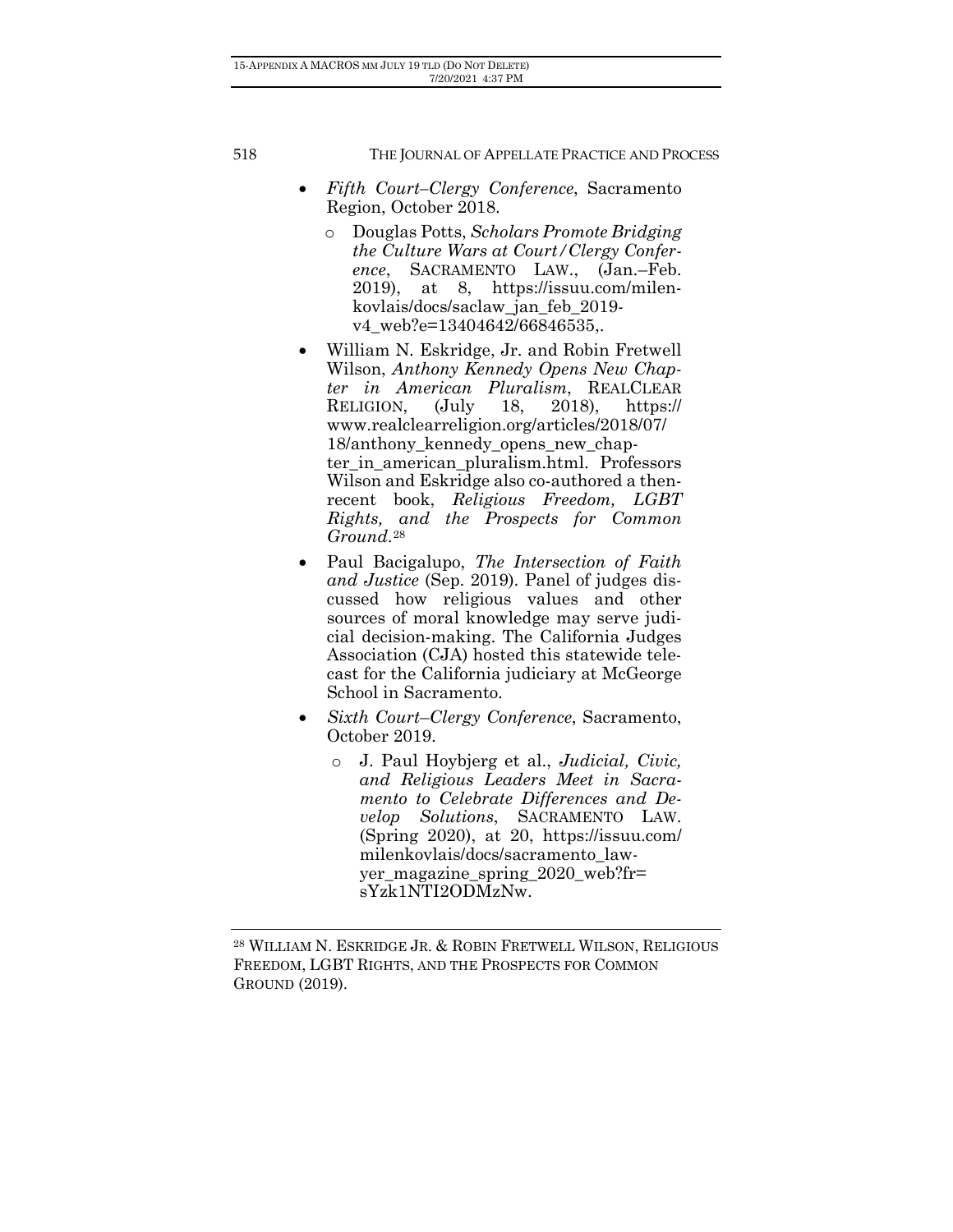- *Kristallnacht*, November 2019: The Mosaic Law Congregation, Sacramento, observed *Kristallnacht* and presented a program attended by several hundred people of many faith traditions. Justice Richard Fybel, Court of Appeal, Fourth Appellate District (Santa Ana) was speaker.[29](#page-13-1)
- *Armenian Genocide*: Sacramento, Fresno, and Los Angeles have substantial populations of Armenian-Americans. Armenian religious leaders preside over annual Armenian Genocide Memorial Services, the first genocide of the twentieth century which began on April 24, 1915, and lasted three years. That day, in 2020, was proclaimed to be a Day of Remembrance of the Armenian Genocide by the governor of California.[30](#page-14-0)

Court–clergy outreach has already catalyzed an attempt at judicial bridge-building between communities of LGBT and faith by some appellate and trial judges in Sacramento. It is still going on. It was tentatively labeled the Court–Clergy Liberty Caucus.[31](#page-14-1) That five-hour, Sacramento "Liberty Caucus" gathering led to the talk of the

<span id="page-14-2"></span>31. Douglas Potts, *Leading Us Out of the Cultural Divide*: *Can Court Outreach Inspire the Public to Dialogue with Opposing Factions on Contentious Social Issues? It Did Just That with a Group of Judges and Lawyers in Sacramento*, DAILY J. 1 (Dec. 13, 2017), [https://www.dailyjournal.com/articles/345198-lead](https://www.dailyjournal.com/articles/345198-leading-us-out-of-the-cultural-divide)[ing-us-out-of-the-cultural-divide.](https://www.dailyjournal.com/articles/345198-leading-us-out-of-the-cultural-divide)

<span id="page-14-0"></span><sup>29.</sup> Richard L. Fybel, *Kristallnacht*, Address at Mosaic Law Congregation (Nov. 2019). "*Kristallnacht*, literally, 'Night of Crystal,' is often referred to as the 'Night of Broken Glass.' The name refers to the wave of violent anti-Jewish pogroms which took place on November 9 and 10, 1938. This wave of violence took place throughout Germany, annexed Austria, and in areas of the Sudetenland in Czechoslovakia recently occupied by German troops. . . . *Kristallnacht* owes its name to the shards of shattered glass that lined German streets in the wake of the pogrom—broken glass from the windows of synagogues, homes, and Jewish-owned businesses plundered and destroyed during the violence." HOLOCAUST ENCYCLOPEDIA, *Kristallnacht* (Oct. 18, 2019), https://encyclopedia.ushmm.org/content/en/article/kristallnacht.

<span id="page-14-1"></span><sup>30.</sup> OFF. GOVERNOR GAVIN NEWSOM, *Governor Newsom Issues Proclamation Declaring Day of Remembrance of the Armenian Genocide 4.24.20*, CA.GOV (Apr. 24, 2020), https://www.gov.ca.gov/2020/04/24/governor-newsom-issuesproclamation-declaring-day-of-remembrance-of-the-armenian-genocide-4-24-20 /.